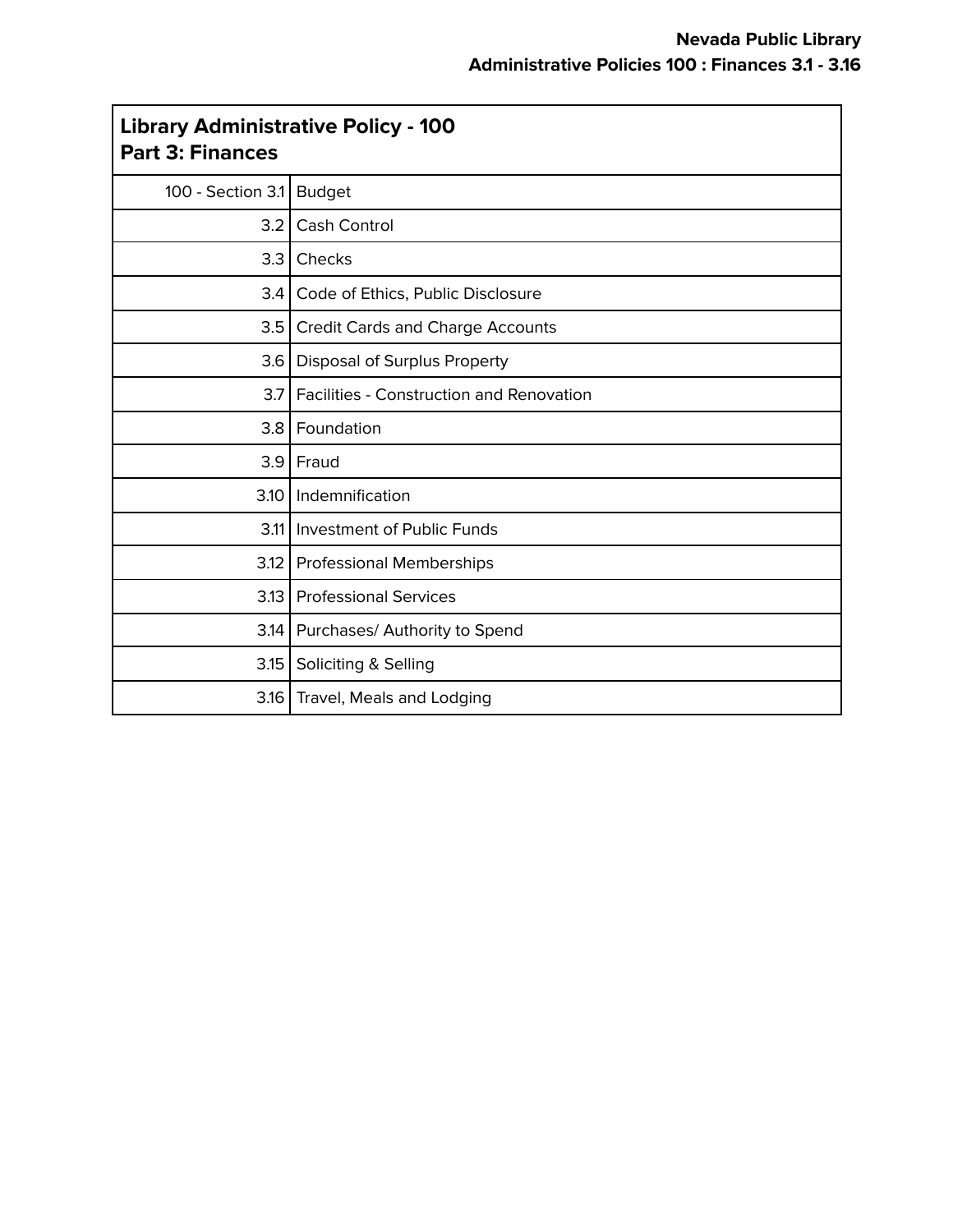# **100 : 3.1 Budget**

The annual operating budget of the Nevada Public Library (NPL) is drafted by the Executive Director or Executive Director's designee and finalized by the NPL Finance Committee. The annual budget is approved by the Board as stated in Article III, Section 3.1 of the NPL Board of Trustees Bylaws.

1. The Executive Director shall prepare a *preliminary operating budget* to be presented to the Finance Committee prior to the library district board's meeting in May to set its final tax rates. The purpose of the preliminary operating budget is to demonstrate the need for setting the tax rate and to set the framework for the final operating budget. The preliminary budget shall use the same format as the final operating budget.

The preliminary operating budget will be prepared with input from staff and using the best estimates available. It is possible that the final operating budget will be significantly different from the preliminary budget.

The Finance Committee shall review and revise the preliminary operating budget as appropriate in order to make a recommendation to the NPL Board in June.

2. The Executive Director or their designee shall prepare a public notice for the proposed operating tax levy for the library district. The notice shall contain the assessed valuation by category (real, personal, and other tangible property) in the political subdivision as received from the county clerk for the current and preceding tax years. The notice shall also contain the starting hour, date and place of the public hearing and meeting. Public Notice may be posted on the NPL website and a note stating this shall be published in at least one (1) newspaper or the Public Notice shall be posted in at least three (3) public places at least seven (7) days prior to the hearing.

3. The Executive Director or their designee shall present the preliminary operating budget and report the Finance Committee's recommendation in an open meeting of the Board prior to setting the final tax rate, allowing time for public comment.

4. The Executive Director or their designee shall inform the appropriate governing bodies of the current year tax levy amount prior to July 1.

Note: If the current and proposed tax rate is equal to the ceiling set by the Missouri State Auditor's office, the steps for preliminary budget review and a public hearing may be unnecessary.

5. The Executive Director or their designee will use the tax levies set by the library board to prepare the final operating budget.

6. The Executive Director or their designee shall prepare a budget message and a draft copy of the final operating budget to be presented to the Finance Committee at the April meeting of each year and shall be open to the public.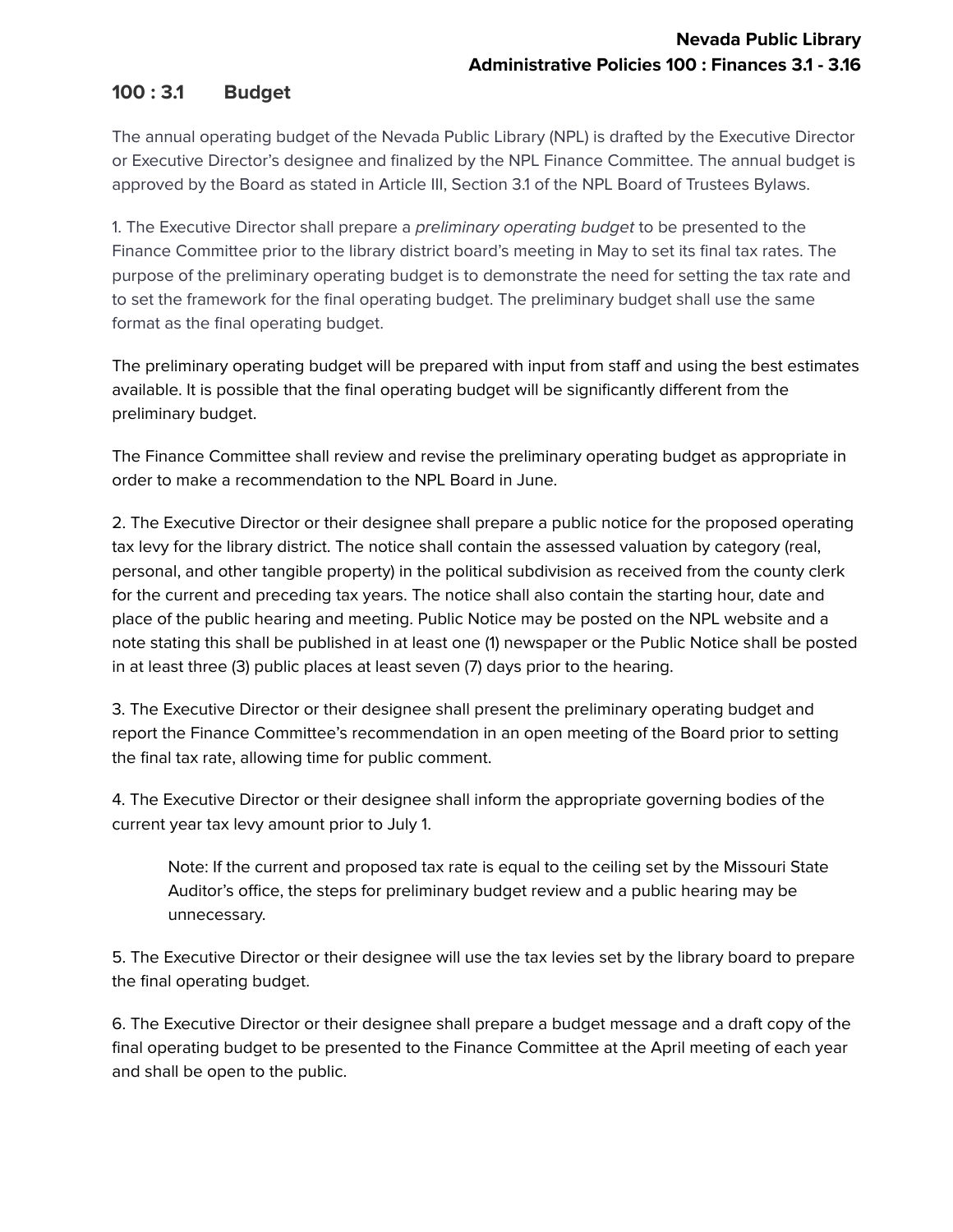7. The final operating budget shall be organized in the following format to achieve its operational and strategic plan goals:

A. All estimated revenue by major source.

B. Proposed expenditures by major categories.

The major categories are: Salaries and Fringe Benefits; Library Materials; General Operating; Building Operations and Maintenance.

Line items are defined as items intended to be purchased and whose totals are contained within the budget categories.

C. Estimated ending fund balance and how the ending fund balance is designated for future capital needs of the organization.

8. A budget message shall be included and contain the following:

A. The purpose of the final operating budget.

B. New positions requested in the budget.

A new position is defined as a hire which would result in an increase in the current approved FTEs (Full Time Equivalents).

The Executive Director shall have the authority to assign and reassign positions (hours) within the approved number of FTEs as necessary to accomplish the delivery of library services.

C. An explanation addressing the nature or reason for anticipated substantial changes from the prior year's budget including any substantive changes in budgeting techniques.

D. The Health and Dental Insurance Budget may include NPL's portion of the health and dental premiums and Health Savings Account payments for full-time employees.

9. The detailed information making up the major revenue sources or the line items making up the budget category shall be presented to the Finance Committee.

10. The Finance Committee shall review and revise the operating budget draft as appropriate. The Finance Committee will make a recommendation to the NPL Board of Trustees.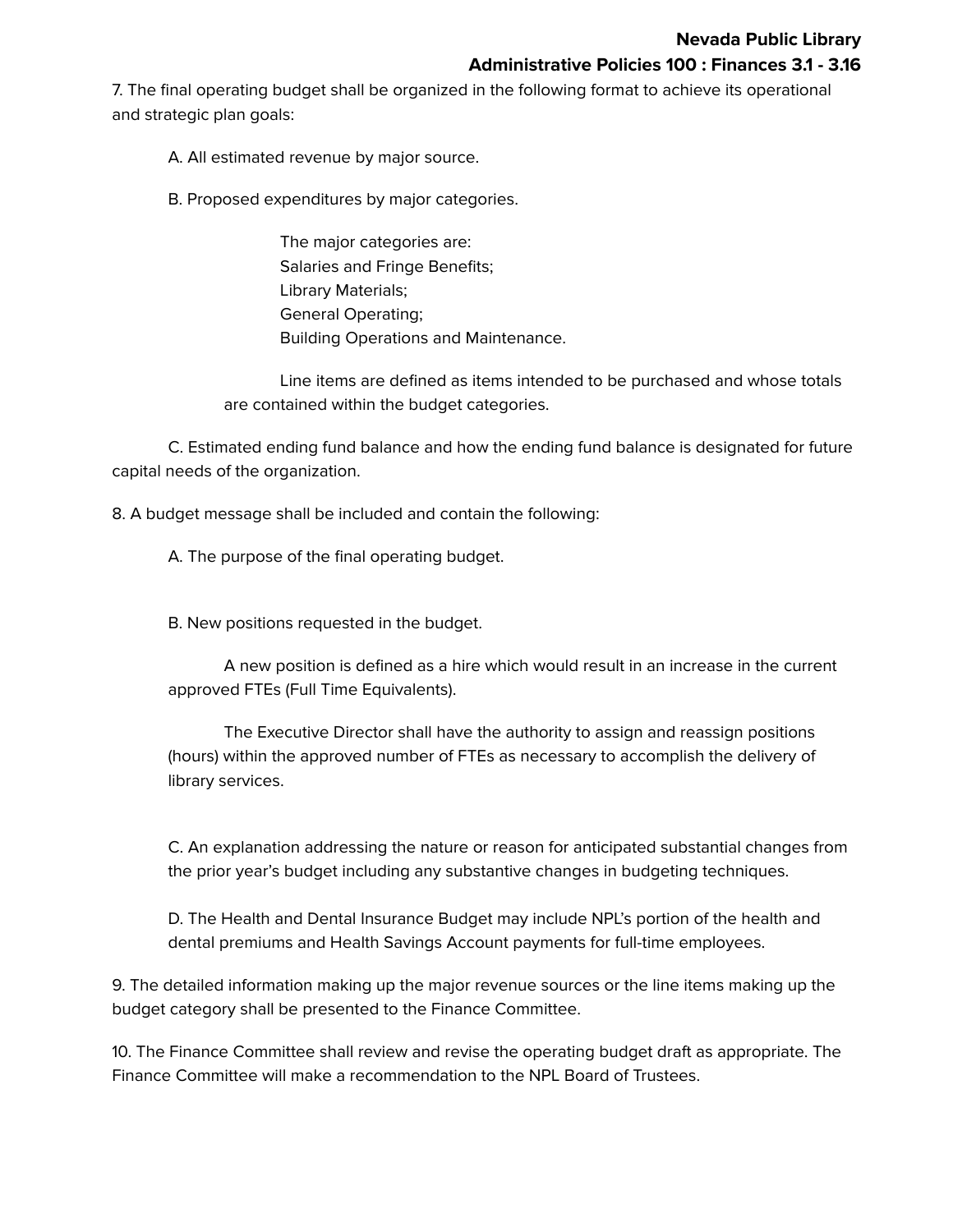11. The Executive Director or their designee shall present the final operating budget in an open meeting.

12. Purchasing items in excess of budgeted amounts shall be performed in the following manner:

A. The Executive Director or their designee shall inform the board as soon as possible in a monthly or quarterly report when any budget category is expected to end the fiscal year in excess of the most recently passed budget or has exceeded the most recently passed budget.

B. Exceptions to these procedures may be granted when grants and donations are received to purchase items or services, when the safety of individuals is an issue, or when significant damage or disruption of service would occur if corrective actions were not taken quickly.

13. As described in Section 67.070 of the Statutes of the State of Missouri, if the Board has not adopted a budget for the next calendar year by current year-end, the current year's budget shall be deemed reappropriated until a formal budget is adopted or unless the Board votes to adopt the preliminary budget instead.

# **100 : 3.2 Cash Control**

### **Cash Drawers**

The circulation desk shall maintain a cash drawer to be located under the counter. Each drawer will be keyed to allow locking during all hours that it is unattended. The amount of the change funds shall determine the opening and closing balances for the cash drawer. Funds in excess of one hundred dollars (\$100.00) should not be allowed to accumulate. All excess funds should be kept in a separate secured area and locked at all times. Locking cash bags are provided for this purpose.

### **Cash Submittal**

As a minimum standard the library shall adhere to the following schedule for submitting excess funds: Deposit of cash each Friday into general account.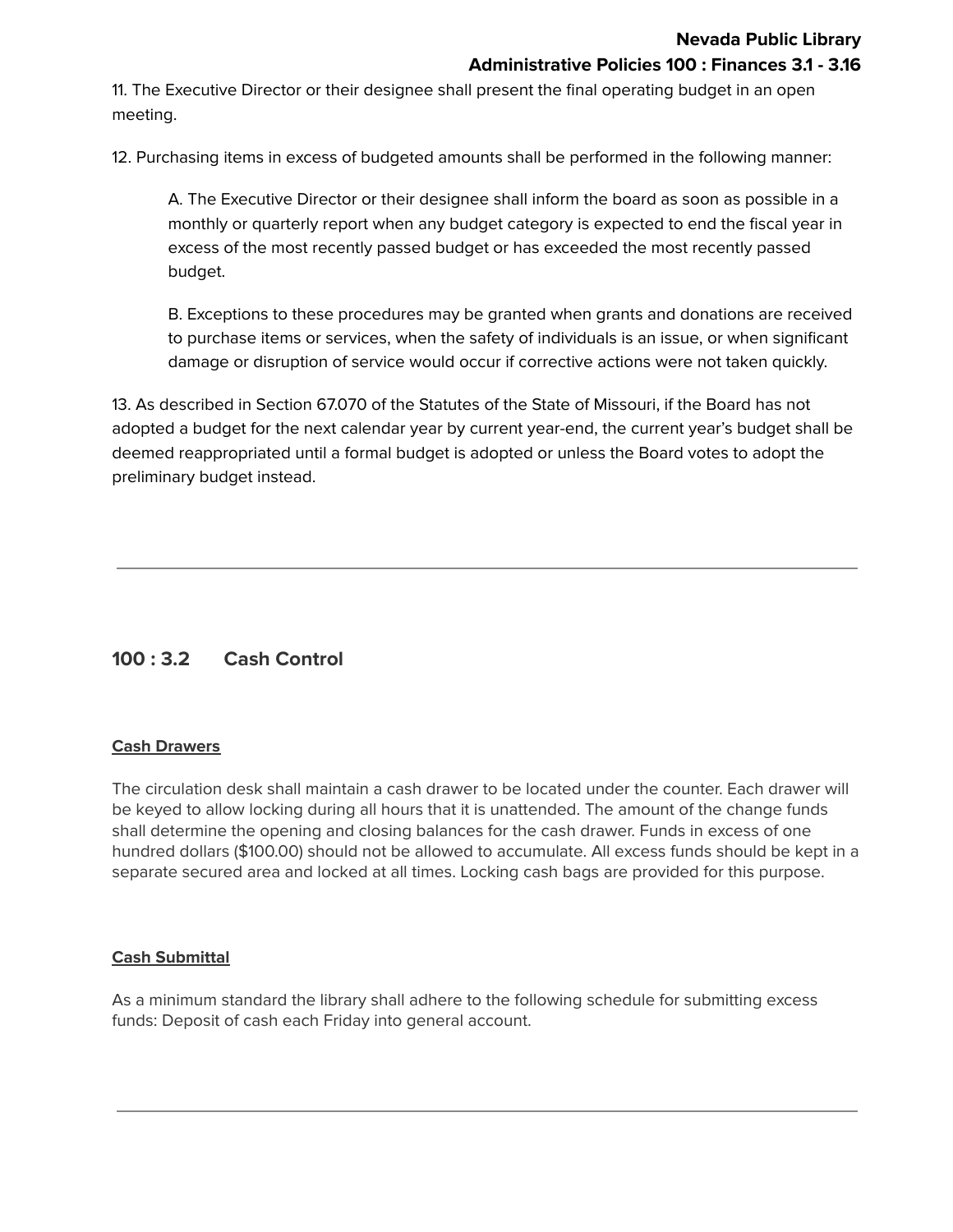### **100 : 3.3 Checks**

Checks of the Nevada Public Library shall be issued in the following manner:

- 1. Manual payroll checks shall be paid by the actual signature of the Director.
- 2. All accounts payable checks (computerized or manual) shall be paid by affixing a stamp or facsimile of the Director's signature, EXCEPT those checks for expenses not previously approved by the board.
- 3. All other accounts payable checks shall be paid by actual signature of the director.
- 4. The Director will review all check registers.
- 5. Signature cards for all accounts shall include the following to allow performance of their responsibilities:
	- 1. Director
	- 2. Two Library Board members (President/Treasurer)

## **100 : 3.4 Code of Ethics, Public Disclosure**

### **Section 1. Declaration of Policy.**

The proper and ethical operation of the Nevada Public Library requires that officials and employees be independent, impartial and responsible to the people; that decisions and public policy be made in the proper channels of the governmental structure; that public office not be used for personal gain; and that the public have confidence in the integrity of the Library's operation. In recognition of these goals, there is hereby established a policy for disclosure by certain officials and employees of private financial or other interests in matters affecting the Library.

### **Section 2. Conflicts of Interest.**

Members of the Board of Trustees having a substantial personal or private interest, as defined by state law, in any policy, or decision made by the Board shall disclose within the Board minutes the nature of the member's interest and shall be disqualified from voting on any matters relating to this interest.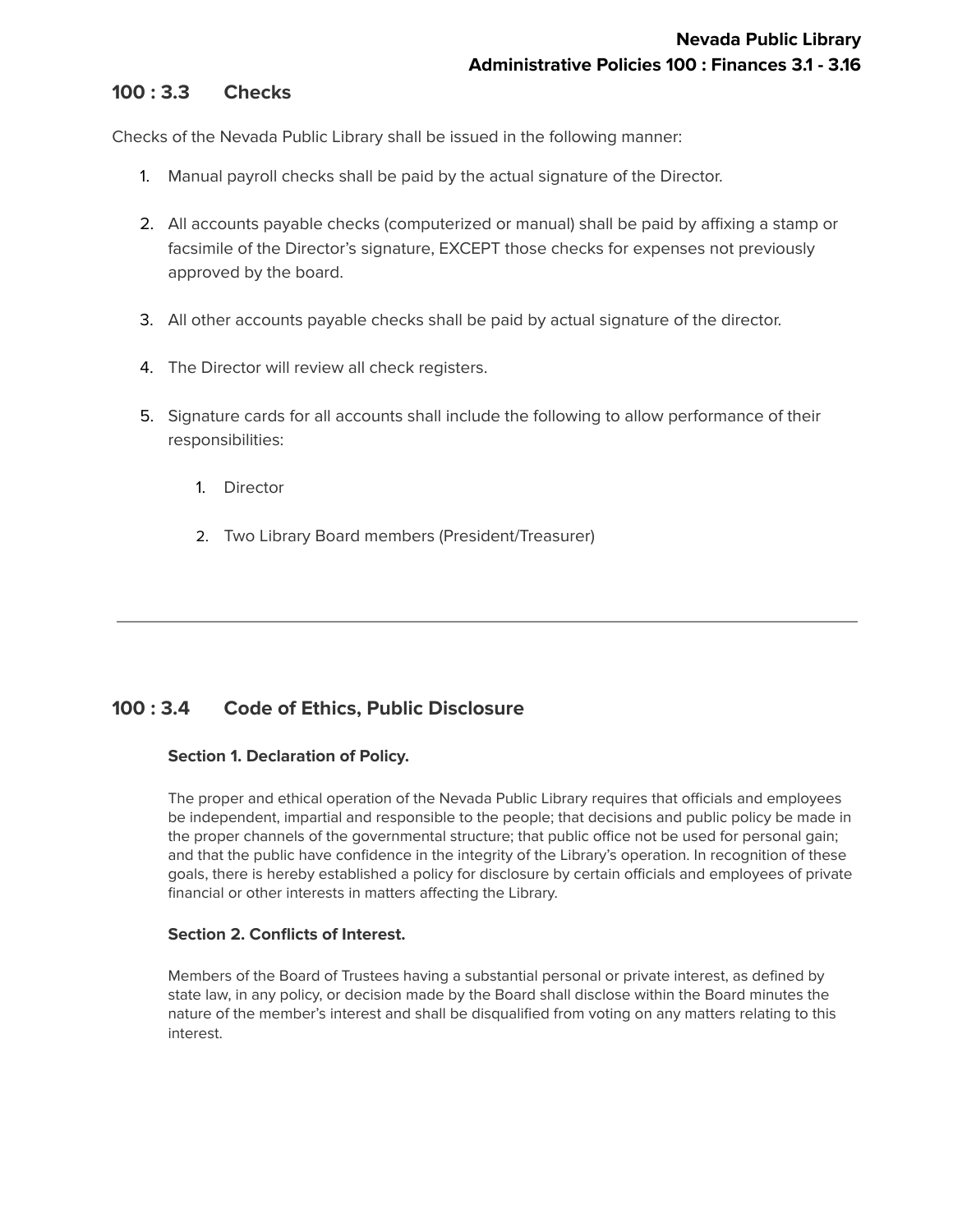#### **Section 3. Disclosure Reports.**

#### **The following information shall be included as a public record of the Library:**

The Director shall disclose by May 1 for the previous calendar year the following information:

The name and address of each of the employers of such person from whom income of one thousand dollars or more was received during the year covered by the statement:

The name and address of each sole proprietorship that is owned; the name, address and the general nature of the business conducted of each general partnership and joint venture in which the individual was a partner or participant; the name and address of each partner or co-participant for each partnership or joint venture unless such names and addresses are filed by the partnership or joint venture with the Secretary of State; the name, address and general nature of the business conducted of any closely held corporation or limited partnership in which the person owned ten percent or more of any class of the outstanding stock or limited partnership units; and the name of any publicly traded corporation or limited partnership that is listed on a regulated stock exchange or automated quotation system in which the person owned two percent or more of any class of outstanding stock, limited partnership units or other equity interests;

The name and address of each corporation for which such person serviced in the capacity of a director, officer or receiver.

#### **Section 4. Filing of Reports.**

The recording secretary of the Board of Trustees shall file a copy of this policy within ten days of adoption. The disclosure reports required annually shall be filed no later than July 1. This report will include the preceding fiscal year.

Such reports will be made available for public inspection and copying during normal business hours. Reports shall be retained by the Library for ten years.

#### **Section 5. Definitions**

First degree of consanguinity or affinity includes father, mother, spouse, son, or daughter by virtue of a blood relationship or marriage.

Substantial interest is ownership by the individual, his or her spouse, or dependent children, either singularly or collectively of ten percent of more of any business entity or an interest having a value of ten thousand dollars (\$10,000) or more, or the receipt of a salary, gratuity, or other compensation of five thousand dollars (\$5,000) or more from any individual, partnership, organization, or association within any calendar year.

### **Section 6. Force and Effect**

This policy shall be in full force and effect from and after the date of its passage and approval and shall remain in effect until amended or repealed by the Board of Trustees.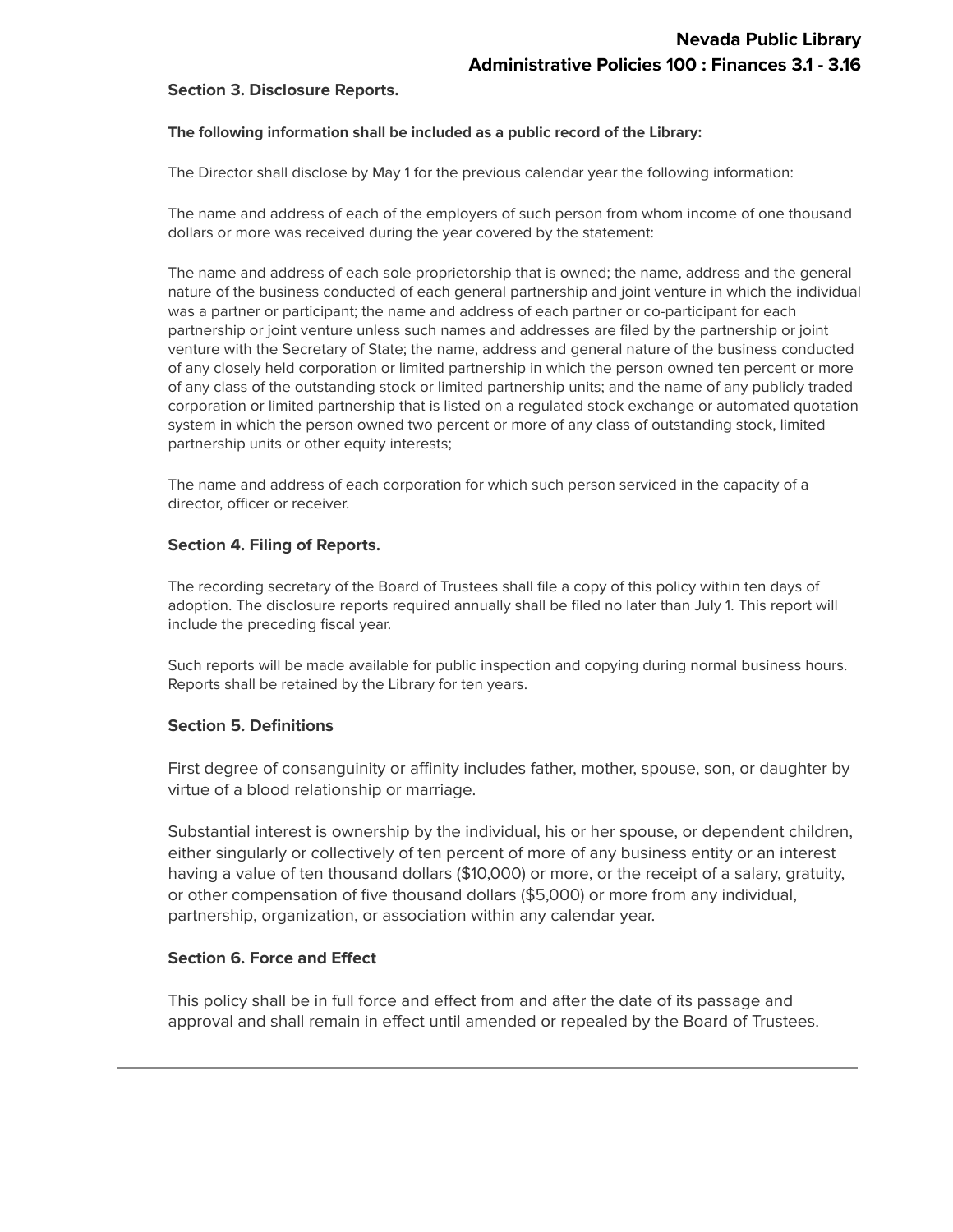## **100 : 3.5 Credit Cards & Charge Accounts**

Credit cards for library staff may be issued by Great Southern Bank under guidelines set by the NPL Board of Trustees. The library director has authority to issue cards to appropriate staff and to set rules for their use.

A store credit card may be issued by WalMart under the guidelines set by the NPL Board of Trustees. The library director has the authority to issue cards to appropriate staff and to set rules for their use.

### **Regulations:**

Great Southern Card Services Credit Cards: Institution maximum credit limit: \$10,000 Card authorization: One card for Library Director, one card for staff travel.

WalMart Community Charge Cards: Institution maximum credit limit: \$5,000 Card authorization: One card for Library Director, one card for Assistant Director. Other WalMart cards will be checked out from the Director by staff members.

## **Guidelines:**

The card for the Library Director will be used for online purchases and in circumstances where credit card use is required or most expedient. The other cards will be issued to the staff member authorized to engage in out-of-town travel. These cards are primarily to be used for travel, but may also be used on occasion to purchase items for the library according to the established budget for the department.

## **Procedures:**

- Staff credit and store charge cards will be kept in the Director's Office when not in use.
- Cards must be signed in and out with name, date and reason for each use.
- Receipts for all purchases made with cards must be submitted to a supervisor for authorization for payment unless the employee has prior budget authorization for the purchase.
- Receipts for library credit card use for travel must be submitted to a supervisor, along with all other receipts, on an Expense Report Form.
- Use of credit cards for travel must comply with established travel procedures, including but not limited to reasonable meal amounts and approved hotel and transportation expenses. No alcoholic beverages may be purchased on library credit.
- Library purchases of goods in Missouri are state sales tax exempt. This applies to some hotel sales taxes as well, so employees need to provide hotels a copy of the tax-exempt letter upon check-in when traveling. Tax-exempt letters are available from the Library Director. It is the responsibility of the individual employee, not the Director, to ensure that qualified sales are tax exempt.
- A photocopy of the monthly statement of the Great Southern Credit Card account will be appended to the bill list each month in the board packet.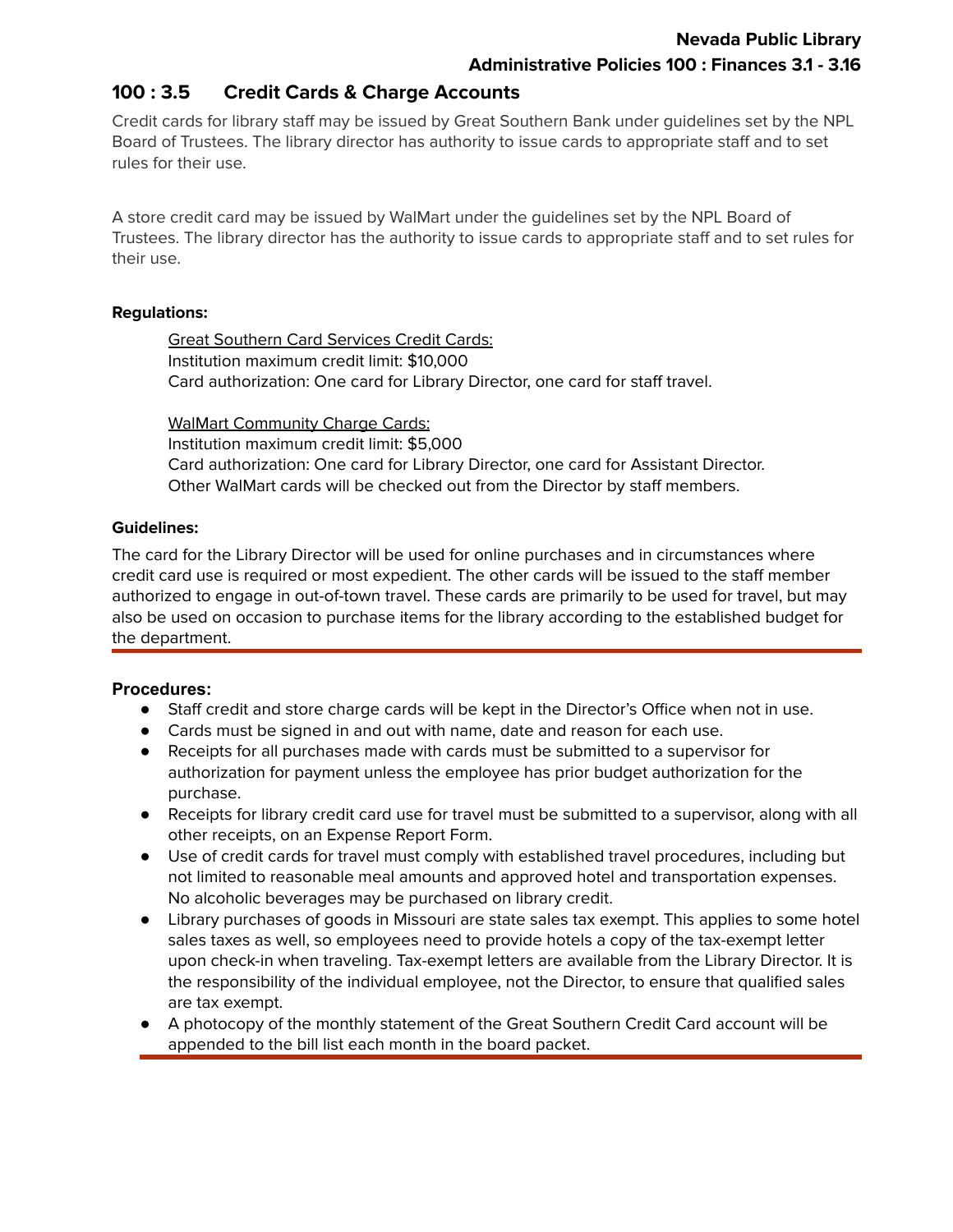## **100 : 3.6 Disposal Surplus Property**

The Library Director shall establish procedures for identification and disposal of books, equipment and supplies that are obsolete or otherwise not needed for library purposes.

### **Procedures:**

All library materials declared surplus shall be divided into two categories:

- (1) material considered to have resale value; and
- (2) material considered unusable due to obsolescence or wear.

Disposition of the two categories of material shall be as follows:

(1) Saleable furniture and equipment shall be advertised as being declared surplus by the library. Timing and character of sale shall be at the discretion of the Library Director; and

(2) material classified as unusable shall be discarded or destroyed.

## **100 : 3.7 Facilities - Construction and Renovation**

The Nevada Public Library, when undertaking construction or major renovation of facilities, shall actively solicit firms engaging in the areas of architecture, engineering, land surveying, or construction management, asking them to submit a statement of qualifications and performance data relative to the proposed project.

The following criteria shall be used in judging the qualifications of each firm:

- 1. Specialized experience and technical competence of the firm with respect to services required.
- 2. The capacity of the firm to perform the work in question, including specialized services within the time limitations fixed for completion of the project.
- 3. The past record of performance of the firm with respect to such factors as cost control, quality of work, and ability to meet schedules.
- 4. The firm's proximity and familiarity with the area in which the project is located.

The Library shall list three highly qualified firms, select the firm considered best qualified and capable of performing the desired work, and contract for the project with the firm desired. Negotiations will be based upon a written description of the scope of proposed services. If a satisfactory contract cannot be negotiated with the first firm selected, negotiations with the second and third best-qualified firm shall be undertaken. If the Library cannot negotiate a contract with any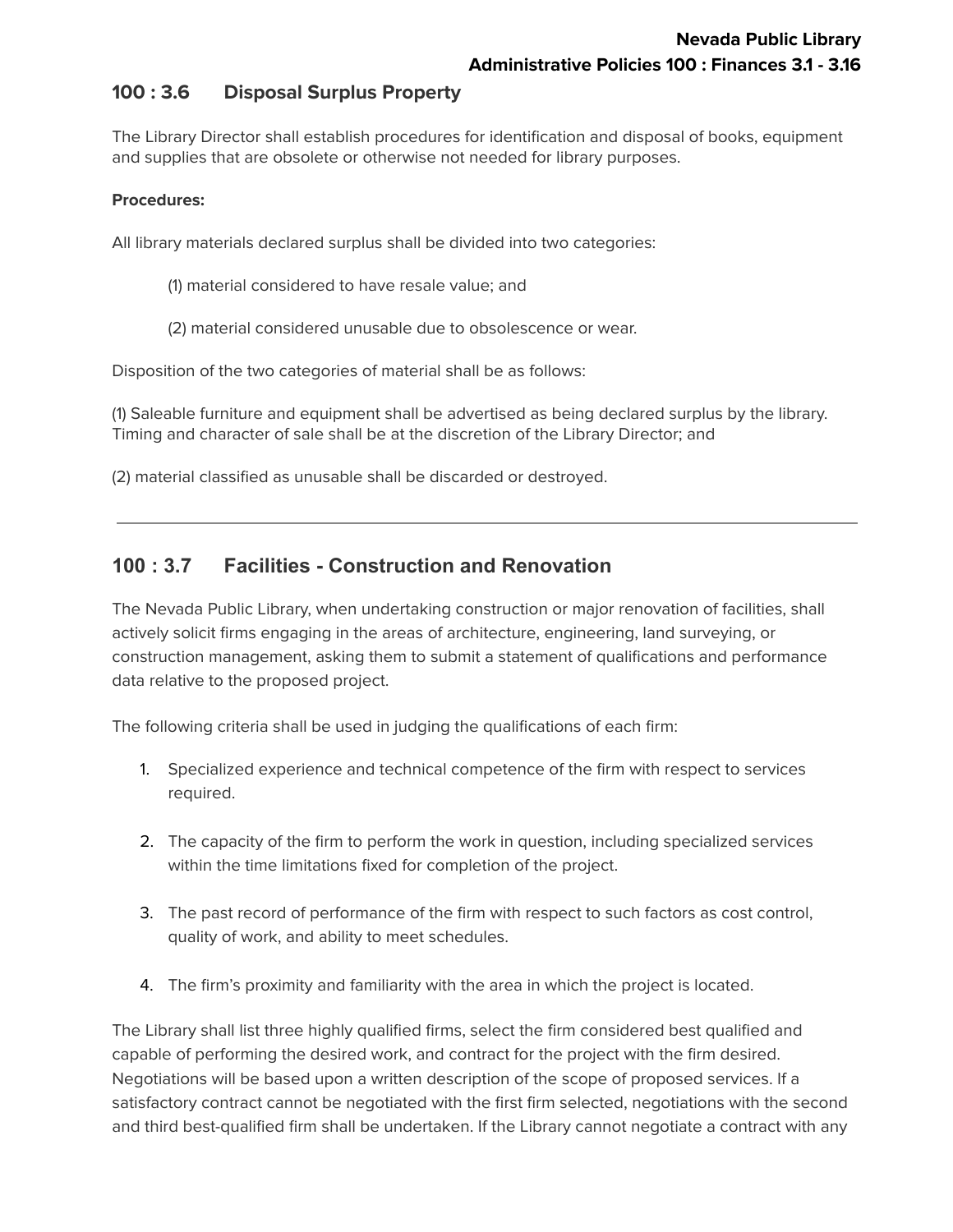of the three firms selected, another list of qualified firms shall be selected and interviewed until a satisfactory contract is agreed to.

As an alternative, bids for professional services including architectural, engineering, land surveying, or construction management services may be bid on a flat-fee basis, either individually or as a design-built project. However, in all such bids the qualifications of such forms to provide necessary services as specified above shall be considered paramount.

In utilizing construction management or design build services, the construction manager and/or design build team shall competitively bid all aspects of construction with as many subcontractors as possible, utilizing public notices, and shall utilize the Library's waiver of sales tax in all applicable areas.

# **100 : 3.8 Foundation**

The Board of Trustees, acknowledging the need and opportunity to expand sources of funding, authorizes the creation and continuation of a Foundation to support and enhance the Mission of the Nevada Public Library.

The Foundation shall be organized and its business conducted in accordance with generally accepted standards for not-for-profit charitable organizations. Its purposes shall include, but not be limited to seeking donations and earned income to supplement the Library's tax-based revenue; participating in solicitation of grant-based funding for special projects, operating improvements, and public service activities; establishing and managing a fund surplus to assure perpetual revenues; and such other activities as the Foundation Board shall determine. Under no circumstance shall private benefit inure to any party through the Foundation or its activities.

The President of the Nevada Public Library Board of Trustees, or a duly appointed representative selected from among the Trustees, shall be a member of the Foundation Board of Trustees, but shall not, by virtue of his or her position alone, be an officer of the Foundation. The specific make up of the Foundation Board will be determined by that Board. The Director of the Library will be ex-officio members of the Foundation Board and such committees and subcommittees as the Foundation deems appropriate.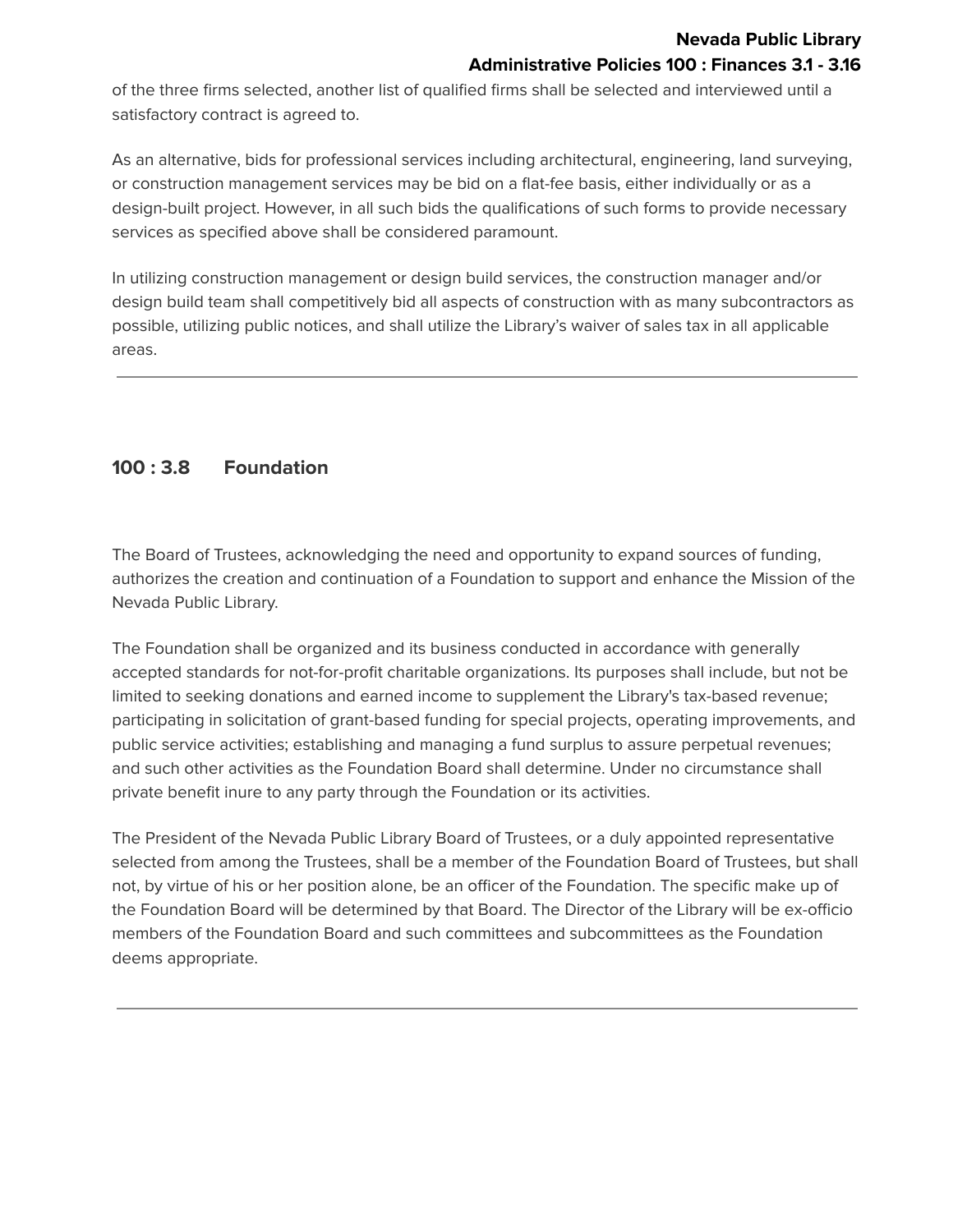# **100 : 3.9 Fraud**

Fraud is defined as a deception deliberately practiced in order to secure unfair or unlawful gain.

This policy applies to any fraud, or suspected fraud, involving employees as well as Trustees, consultants, vendors, contractors, outside agencies doing business with employees of such agencies, and/or any other parties with a business relationship with Nevada Public Library.

Any investigative activity required will be conducted without regard to the suspected wrongdoer's length of service, position/title, or relationship to the Library.

Management is responsible for the detection and prevention of fraud, misappropriations, and other inappropriate conduct. Each member of the management team will be familiar with the types of improprieties that might occur within his or her area of responsibility, and be alert for any indication of irregularity. Any fraud that is detected or suspected must be reported immediately to the employee's departmental manager (if that person is suspected of fraud, the report should go to the manager's supervisor), the manager will coordinate all investigations with the Director and legal counsel and other staff who have necessity to know in order to address the issue.

## **ACTIONS CONSTITUTING FRAUD:**

The terms defalcation, misappropriation, and other fiscal wrongdoings refer to, but are not limited to:

- Any dishonest or fraudulent act.
- Forgery or alteration of any document or account belonging to the Library
- Forgery or alteration of a check, bank draft, or any other financial document.
- Misappropriation of funds, securities, supplies or other assets.
- Impropriety in the handling or reporting of money or financial transactions
- Profiteering as a result of insider knowledge of Library activities.
- Disclosing information protected under the Missouri Sunshine Law.
- False accusations of fraudulent behavior.
- Destruction, removal or inappropriate use of computer hardware, software, records, furniture, fixtures, and equipment; and/or
- Any similar or related inappropriate conduct.

### **CONFIDENTIALITY:**

All information will be received confidentially. Any employee who suspects dishonest or fraudulent activity will notify the departmental manager immediately, and should not attempt to personally conduct investigations or interviews/interrogations related to any suspected fraudulent act.

To avoid damaging the reputations of persons suspected but subsequently found innocent of wrongful conduct and to protect the Library from potential civil liability, investigation results will not be disclosed or discussed with anyone other than those who have a legitimate need to know within the constraints of the Missouri Sunshine Laws.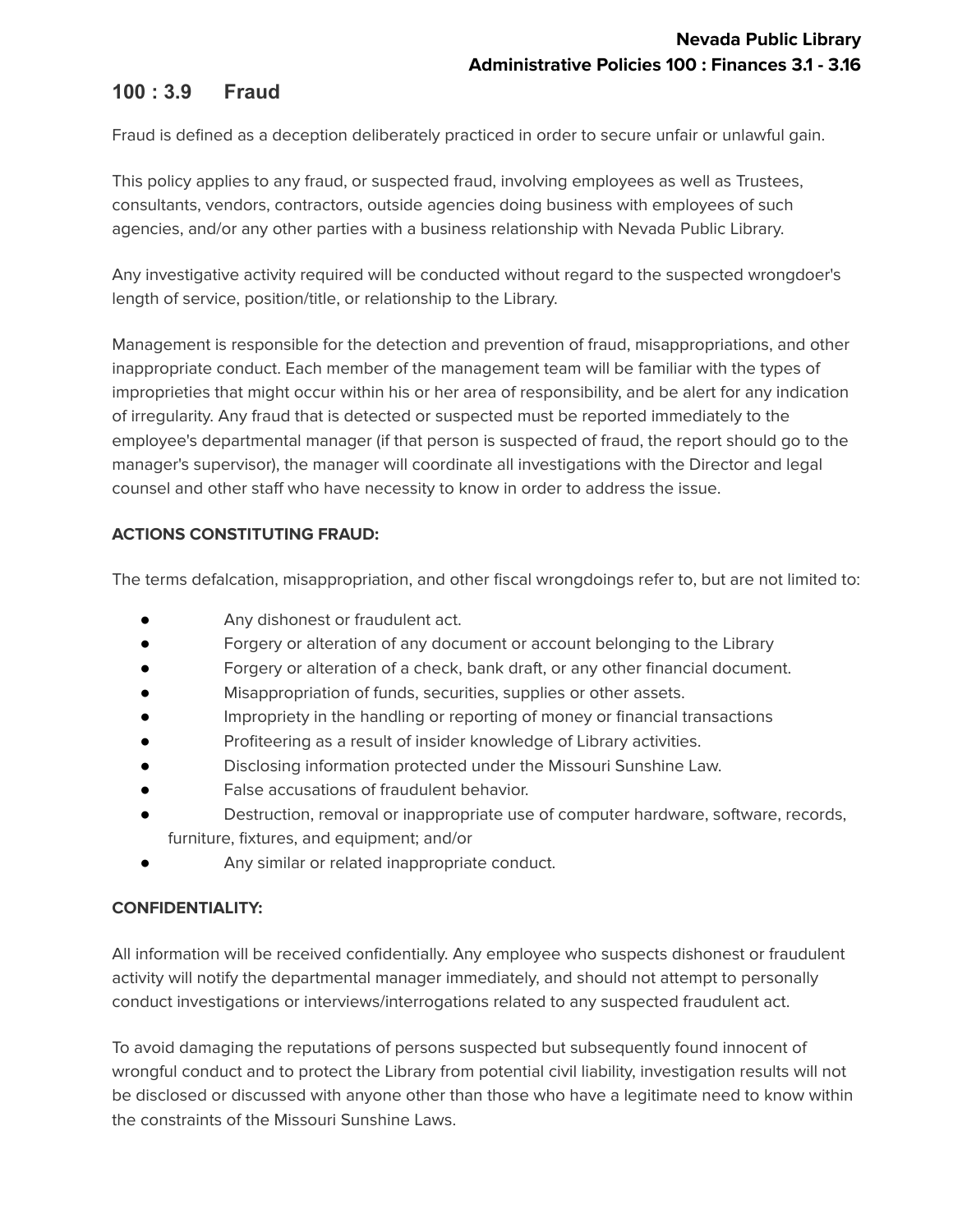# **100 : 3.10 Indemnification**

The Nevada Public Library will defend, indemnify and hold harmless any one or all of the directors, officers, employees, or agent in perforation of their duties, unless resulting from willful negligence or bad faith. The foregoing right of indemnification shall be in addition to, and not exclusive of, all other rights to which such person may be entitled. Indemnification shall include, but is not limited to, attorney's fees, judgments, fines, and amounts paid in settlements actually and reasonably incurred.

The Board of Trustees, at its discretion, may authorize the purchase of a policy or policies of insurance against liability, by the Board, and its employees to indemnify any person pursuant to this policy, which shall contain such terms and conditions as the Board may deem appropriate to the extent and in the manner permitted by law.

## **100: 3.11 Investments**

### **1. STATEMENT of PURPOSE**

It is the policy of Nevada Public Library to invest its funds in a manner that will provide the highest investment return with the maximum security, while meeting the daily cash flow needs and complying with all state statutes governing the investment of public funds.

### **2. SCOPE of POLICY**

This investment policy applies to all financial assets of Nevada Public Library. These assets are accounted for in the various funds of The Library and include the general fund and any new fund established by the Library.

### **3. INVESTMENT OBJECTIVES, IN PRIORITY ORDER**

- 1. Safety: Safety of principal is the foremost objective of the investment program.
- 2. Liquidity: The investment portfolio shall remain sufficiently liquid to meet all operating requirements that may be reasonably anticipated.
- 3. Return of Investment: The investment portfolio shall be designed with the objective of obtaining a rate of return throughout the budgetary and economic cycles, taking into account the investment risk constraints and the cash flow from characteristics of the portfolio.
- 4. Diversification: The investment will be diversified by security type to minimize any potential investment loss.

### **4. DELEGATION of AUTHORITY to MAKE INVESTMENTS**

Authority to manage the investment program is derived from Section 182.630 of Missouri Revised Statutes. Management responsibility for the investment program is hereby delegated to the Board of Trustees.

### **5. AUTHORIZED INVESTMENT INSTRUMENTS**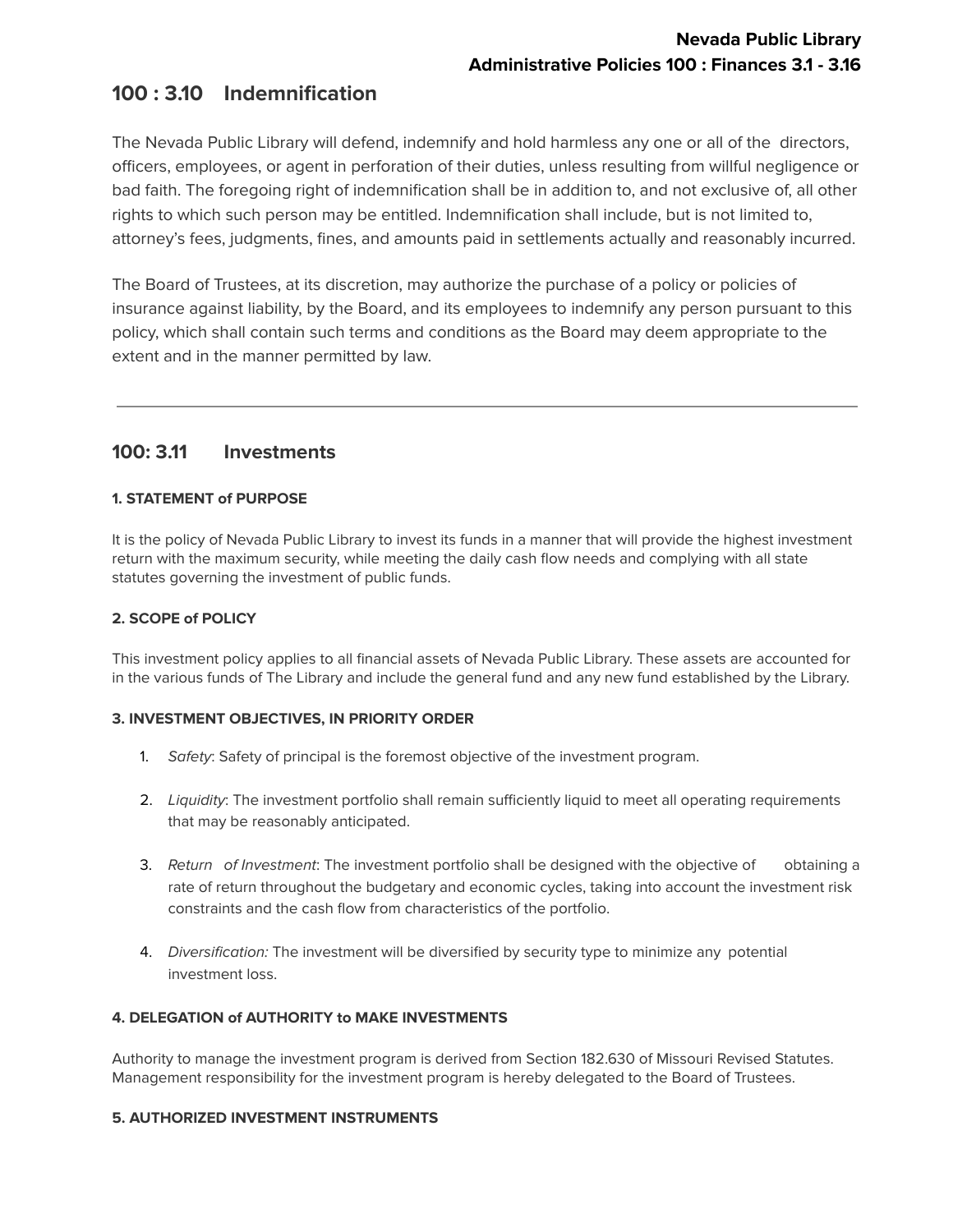Nevada Public Library funds shall be invested only in the manner permitted with provisions of Missouri State Statutes, and may include any of the following:

- 1. Obligations, redeemable at maturity at par, of the State of Missouri or any political subdivision thereof. Bonds, securities, and other obligations of the United States or an agency or instrumentality of the United States.
- 2. Certificates of deposit, savings accounts, deposit accounts, or depository receipts of a financial institution provided that the financial institution is eligible to be a depository of funds belonging to the State under a law or rule of the state of Missouri or the United States.
- 3. Repurchase agreements with any qualified public depository.

To the extent possible, Nevada Public Library will attempt to match its investments with anticipated cash flow requirements. Unless matched to a specific cash flow, the Library will not directly invest in securities having a maturity date of more than three years from the date of purchase.

Nevada Public Library will require all deposits in excess of the federally insured amount to be collateralized to the extent equal to the face amount and evidenced by an approved written agreement with collateralization by a third party acting as an agent of the Library.

#### **6. INVESTMENT PARAMETERS**

The investments shall be diversified to minimize the risk of loss resulting from over concentration of assets in specific maturity, specific issuer, or specific class of securities. Diversification strategies shall be established and periodically reviewed. At a minimum, diversification standards by security type and issuer shall be:

- 1. U.S. treasuries and securities having principal and/or interest guaranteed by the U.S.Government 100%
- 2. Collateralized time and demand deposits 100%
- 3. U.S. Government agencies, and government sponsored enterprises no more than 75%
- 4. Collateralized repurchase agreements 100%
- 5. U.S. Government agency callable securities no more than 30%

### **7. SAFEKEEPING and CUSTODY**

All security transactions, including collateral for repurchase agreements and financial institution deposits, entered into by Nevada Public Library shall be on a cash (or delivery vs. payment) basis. Securities may be held by a third party custodian designated by the Board or the Library Director and evidenced by safekeeping receipts.

#### **8. STATEMENT of ETHICS**

The Library Trustees or Library Director, and their designee shall refrain from personal business activity that could conflict with the proper execution and management of library investments, or that could impair the ability to make impartial investment decisions.

#### **9. INVESTMENT ACTIVITY REPORT**

The Library Director shall provide a written quarterly report to the Library Board concerning the investment of the library funds.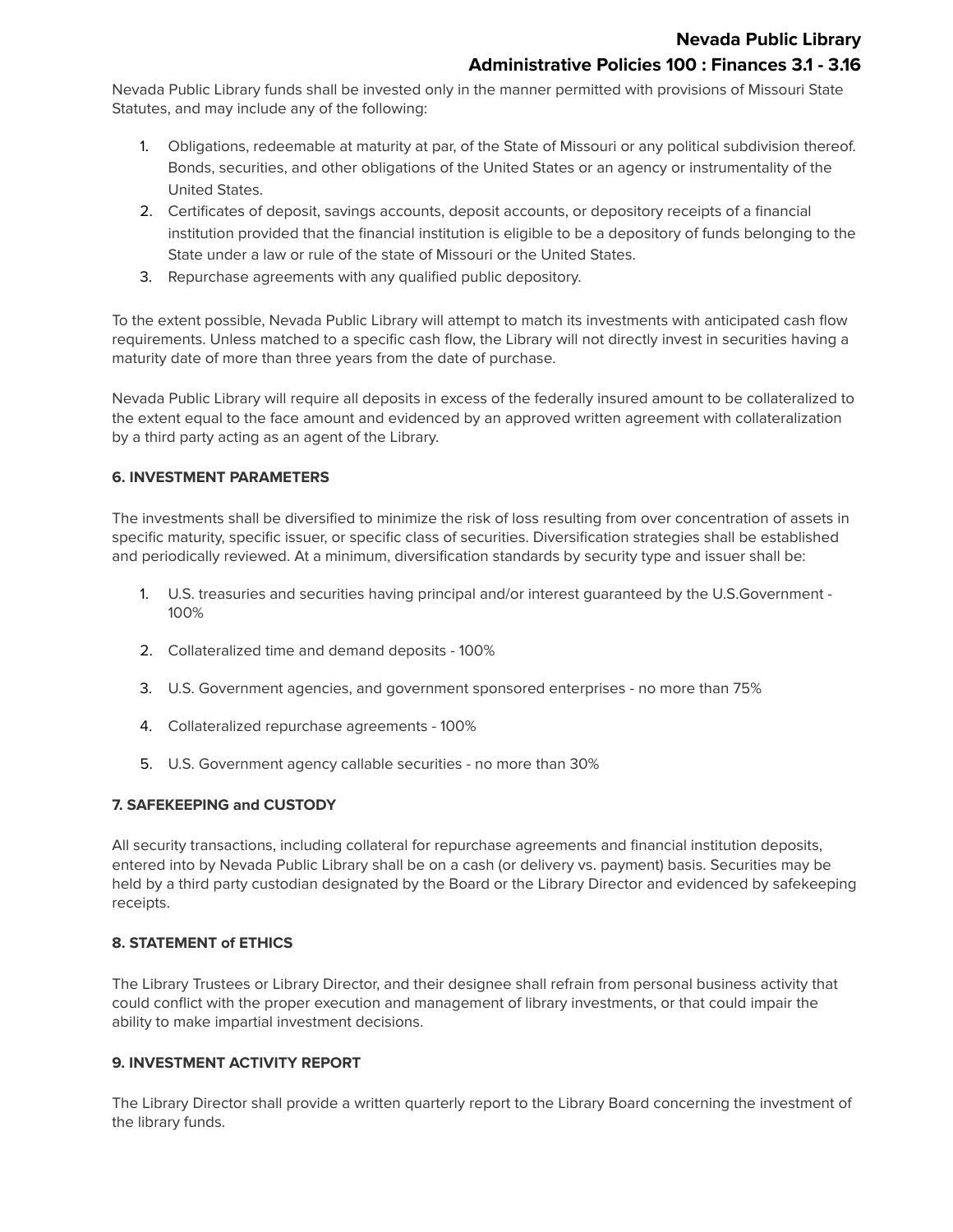## **100 : 3.12 Professional Memberships**

The Library shall, with the permission of the Director, reimburse professional memberships of staff members when such memberships contribute directly to the employee's position.

Membership in organizations eligible for such reimbursement include, but shall not be limited to: The American Library Association, Public Library Association, Missouri Library Association, American Society for Public Administration.

Membership in such organizations shall normally be reimbursed at 50% of the total membership costs. Occasionally, full membership may be reimbursed, if it is determined that the Library's representation within a specific organization is critical, and that reimbursement of an individual's membership would be less expensive to the Library than a full organizational membership.

Memberships in organizations of a civic nature with a component of professional association, such as Rotary, Optimists, and Business and Professional Women, are covered.

The Library may directly maintain memberships in chambers of commerce and associated trade and professional groups.

**The Library may also fully pay memberships within the Missouri Library Association for its Trustees.**

# **100 : 3.13 Professional Services**

Professional Services shall be approved by the Library and or Board of Trustees within the following spending parameters:

- 1. The Director shall approve all spending requests approved within operating budgets which do not exceed \$1,500 per project.
- 2. The Director shall approve all spending requests within the operating budget, greater than \$1,000 which do not exceed \$3,000, provided the Board shall be informed of any such expenditure within thirty days.
- 3. The Director shall approve all spending requests approved within operating budgets, greater than \$3,000, and which do not exceed \$5,000, provided that separate approval is required of the President of the Board, and that the Board shall be informed of any such expenditure within thirty days.
- 4. All spending requests, approved within operating budgets which exceed \$5,000 shall be approved only upon motion of the Board.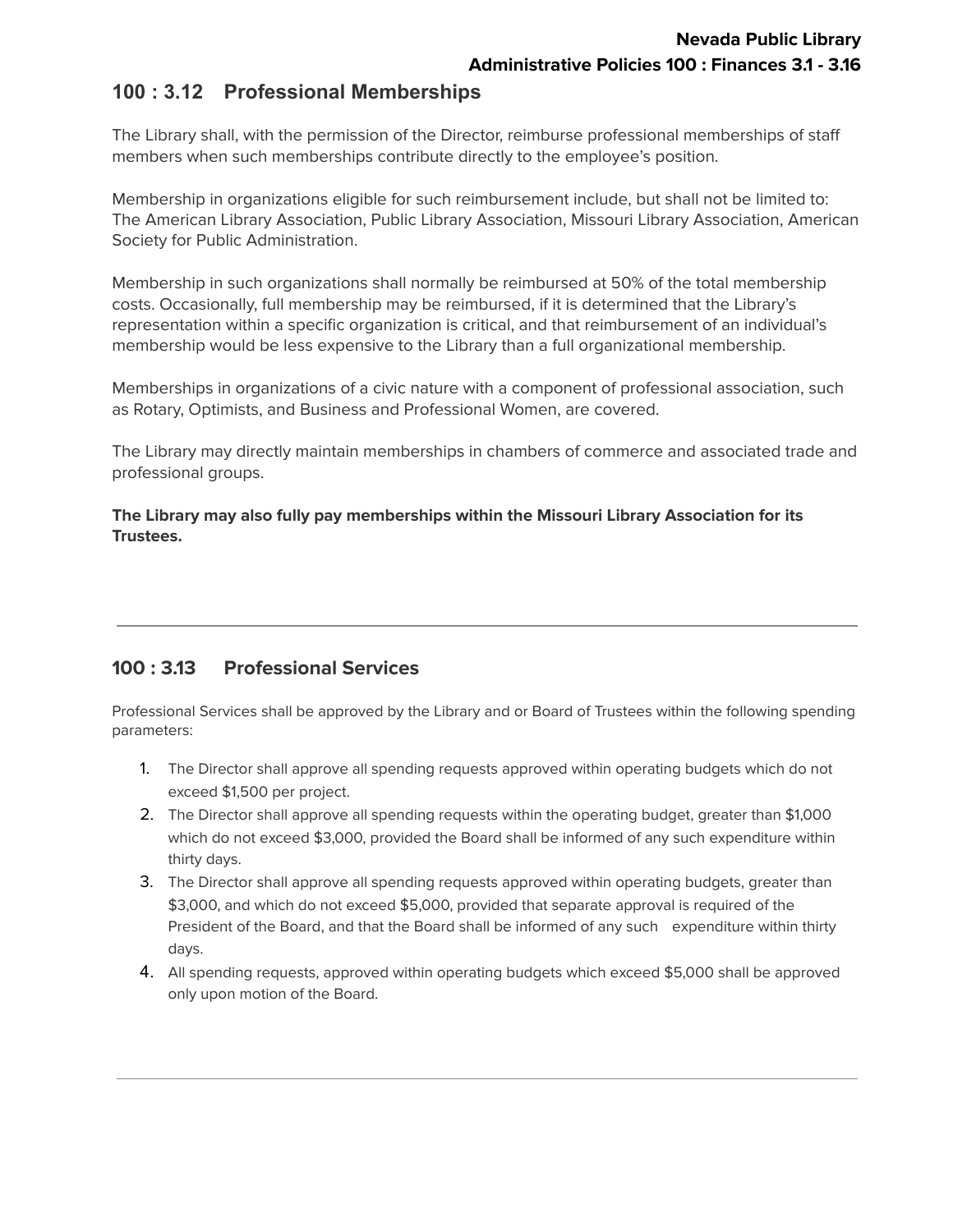## **100 : 3.14 Purchases**

The Library shall encourage competitive bidding and new technologies in order to obtain the greatest response to requests for purchase, or requests for proposals.

In general, the Library will informally bid from multiple suppliers for all purchases over \$200. This may be obtained by comparison pricing through direct contact, advertisements, catalogs, or web pages.

Purchases with an anticipated bid amount of \$5,000 or greater shall be listed for at least seven days on the Library's web page. Where practical to elicit greater responses for bids, additional listings may be made on cooperating web pages or notices may be e-mailed to potential bidders.

Purchases with an anticipated bid amount of \$25,000 or greater shall be advertised in at least one paper with broad general distribution within Vernon County.

Where practical in order to obtain the best price, the Library shall be allowed to enter into cooperative purchasing agreements with federal, state, or local units of government, or not for profit corporations. Cooperative agreements may be entered into, or already negotiated contracts may be assumed. Existing bids may be renegotiated or extended if it is to the Library's benefit.

The Library shall build databases of known suppliers from phone book data, web pages, or from data obtained from manufacturers or distributors, and may use this database to inform potential bidders for a particular product or service. Suppliers may request addition to these bid lists. Commercial bid services such as Dodge Reports may also be utilized to obtain the widest response from potential bidders.

Bids may be received by mail, e-mail, or fax. E-mail and fax submissions shall be sealed immediately upon receipt. No negotiation will be allowed as to bid amount after submission, unless such options are clearly spelled out in the bid document. Occasionally, bid documents may contain deducts for options which the vendor feels would provide a superior product for less cost. The Library reserves the right to negotiate such changes with the submitting vendor, or other vendors if that would result in savings. The Library reserves the right to utilize cooperative purchasing agreements or listed advertisements for purchases if that results in a lower cost, even if these sources do not respond to the Library's bid notices.

The Library hereby adopts a domestic content policy as specified in RSMo 34.353. If two identical products are presented at the same bid price, it shall be the Library's policy to purchase the one with the greatest domestic content. It shall be the bidder's responsibility to certify the percentage of domestic content. For the purpose of this section, content from suppliers who are party to the North American Free Trade Act shall be considered domestic.

The Library shall do everything in its power to encourage the submission of proposals from local vendors, including the notification of all listings within a particular category in the various Vernon County yellow pages. The Library has a responsibility to its residents, however, to ensure that the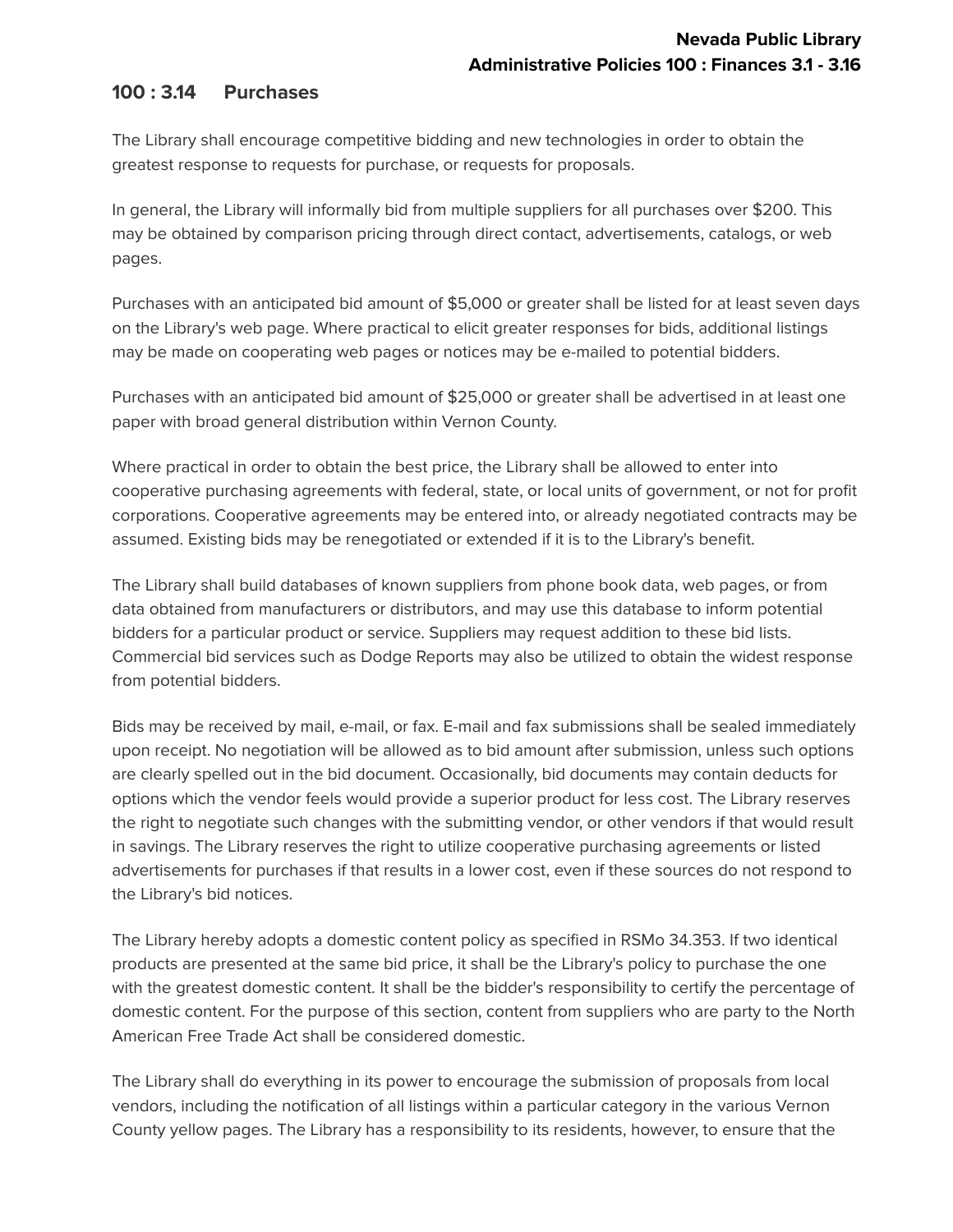### **Nevada Public Library Administrative Policies 100 : Finances 3.1 - 3.16**

maximum value is obtained for each public dollar spent. It is expected that local vendors who wish to do business with the Library will offer the lowest possible quote for the item being purchased.

Although price shall normally be a major consideration in all purchases, the Library reserves the right to take such factors as durability, timeliness, availability and operating cost into consideration when awarding a bid. Low bidders may be rejected where serious reservations about the quality or suitability of items or services exist. The Library reserves the right to waive minor irregularities in submitted bids, or to waive normal bidding procedures in an emergency when it is in its best interest to do so.

The Library reserves the right to secure products and services through a request for proposal when that is in the best interests of the Library. Requests for proposals shall normally be limited to complex projects, especially those with multiple or unknown ways of accomplishing a certain objective. Requests for proposals may involve intellectual property or the quest for new ideas that do not lend themselves to traditional bidding. In general, the Library shall advertise requests for proposals in the same manner as bids, however the Library shall reserve more latitude in considering low price as the primary indicator of acceptance.

The director must ordinarily approve purchases. Purchases of \$500 or less may be made at the department level with no other approval. The exception is commodity items and supplies for which uniformity is crucial, or computer equipment which exists on a local or wide area network.

The release of Capital Projects funds shall require a motion of the Board of Trustees.

# **100 : 3.15 Soliciting & Selling**

The Board of Trustees of the Nevada Public Library believes that a special service library providing library services should not contribute monetarily to school, church, fraternal, or other civic groups or fund drives of the community. Therefore the Library will not buy ads or similar devices in publications or make direct contribution, unless an ancillary benefit for publicity for Library programs or services clearly exists, and the distribution channels afforded by such ads or publications allows publicity at a lower unit cost or with a different emphasis than direct mailings or publicity by the Library.

Examples of such cooperative publicity ventures might be membership in chambers of commerce, historical societies, or arts councils when such organizations have newsletters or publications which may feature or market library programs or services.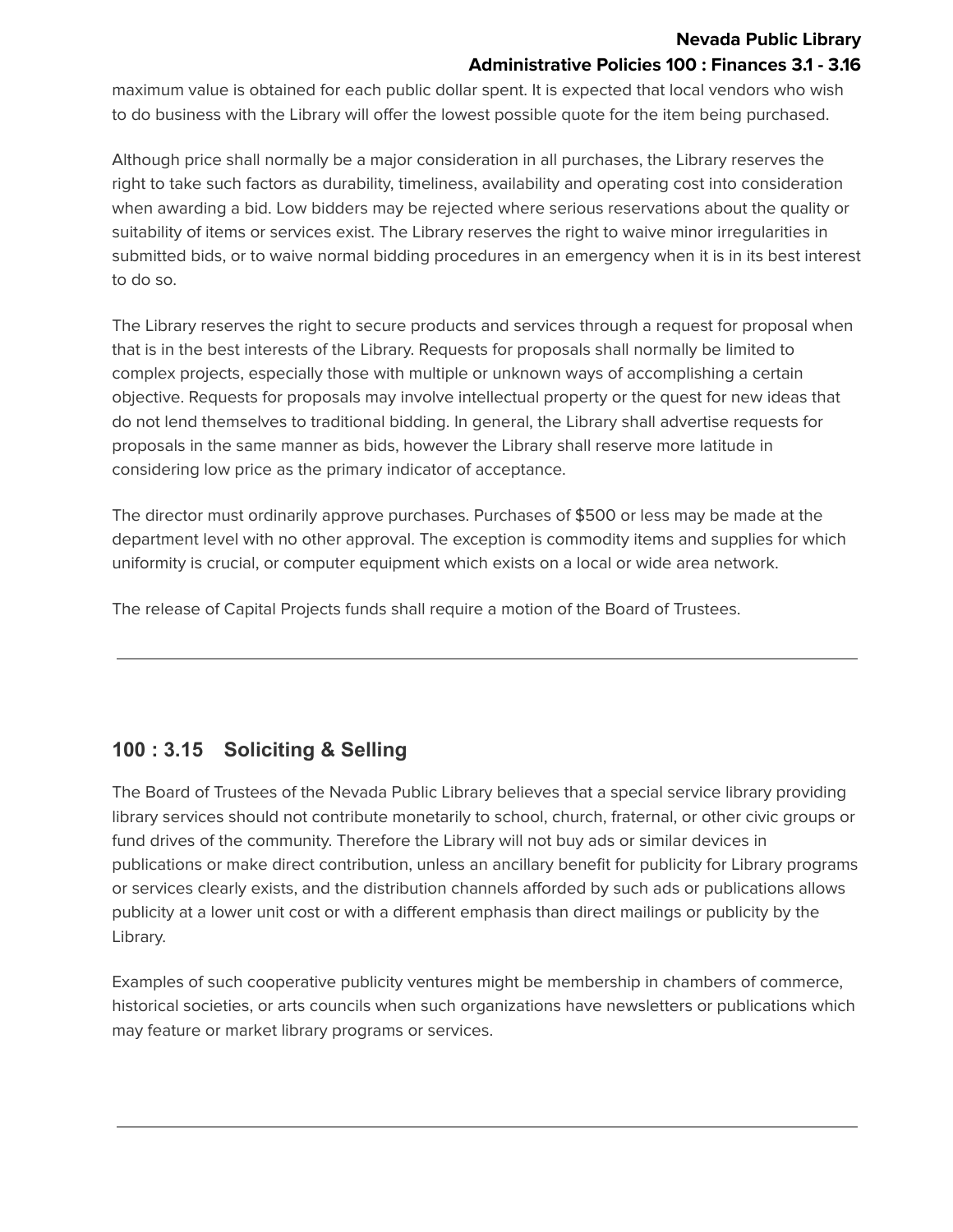## **100 : 3.16 Travel, Meals and Lodging**

Reasonable expenses for attendance at conferences, meetings, and workshops which will have a direct effect on library services, as well as general travel reimbursement for duties directly related to employment, but not including transportation to and from work, will be paid for by the Library.

### **Mileage:**

Travel more than 50 miles outside of the county, or all travel involving lodging, must be approved by the Director.

Staff members using their cars for library business will be paid at the current IRS rate. https://www.irs.gov/Tax-Professionals/Standard-Mileage-Rates

Board members may be reimbursed at the same rate for travel to conferences, meetings, and workshops.

With management approval, an employee may be reimbursed for use of a personal automobile when commuting between his/her residence or primary work location and secondary work location, in such cases, the normal commuting mileage of the employee should be subtracted from the total mileage reimbursement.

Return travel to the primary work location for emergency purposes such as fire alarm or computer malfunctions, or holiday-related duties such as clearing book drops, may be reimbursed from the employee's residence.

Employees will not be reimbursed for extra travel mileage for personal reasons. Mileage should be adjusted to reflect the most direct route between work location points. Unless extenuating circumstances apply.

Employees and trustees should carpool when possible.

### **Meals:**

The Library will normally reimburse meals according to GSA per diem totals. This information can be found at gsa.gov (M&IE rates)

Reimbursement for meal functions related to meetings: Meals may be reimbursed at the above rates for meetings involving community related activities where the Library is directly represented, such as chamber of commerce committees, or for meal functions related to workshops or in-service training activities.

Meetings involving banquet fees where the meal charge is fixed as part of the meeting may be fully reimbursed. Meals that are provided as part of the registration fee are not eligible for reimbursement.